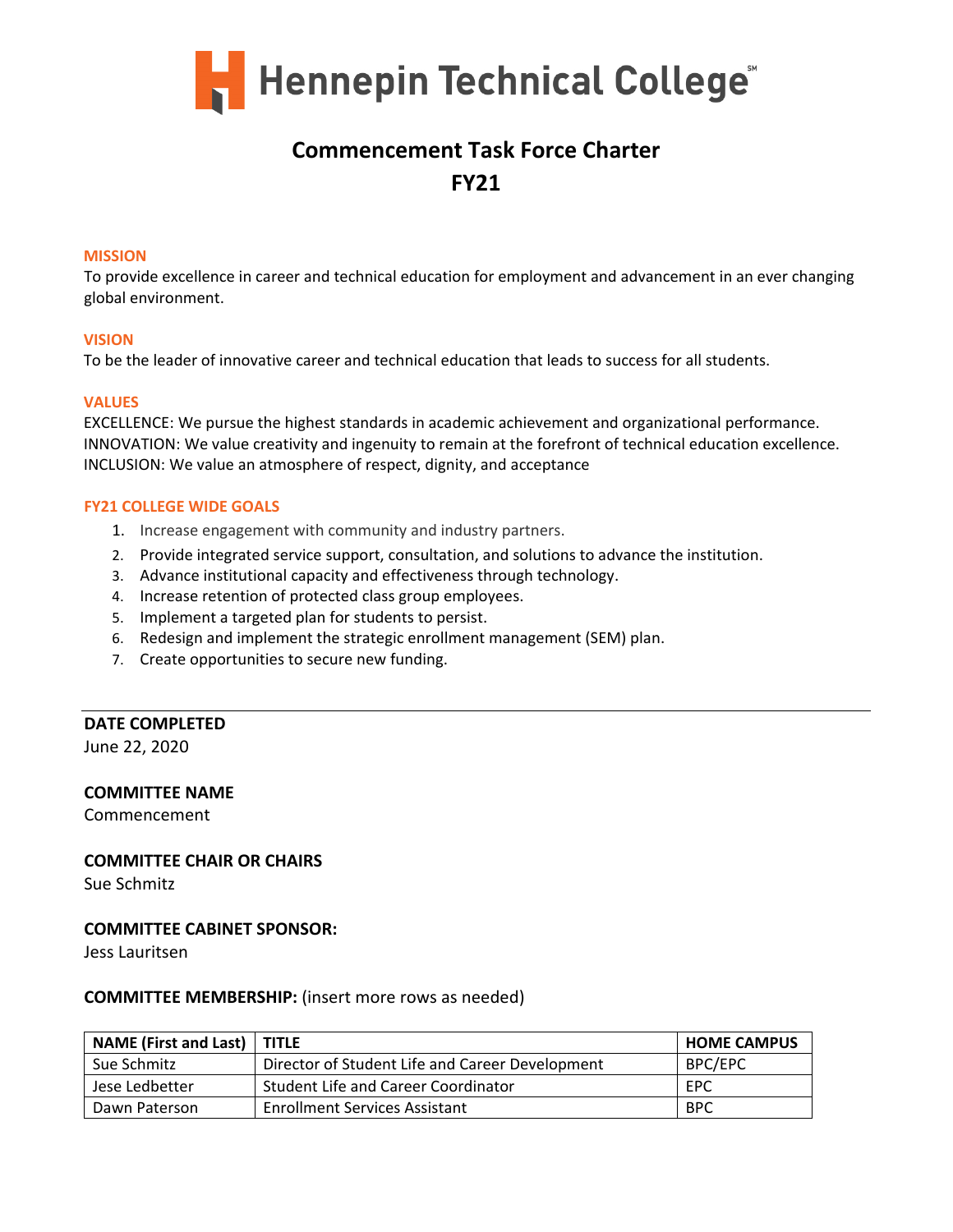| Deborah Schierbeck | Faculty/Child development        | <b>BPC</b>     |
|--------------------|----------------------------------|----------------|
| Diane Hallberg     | <b>Faculty/General Education</b> | <b>BPC</b>     |
| Toua Thao          | Director Advising and Testing    | <b>BPC</b>     |
| Lisa Kaiva         | <b>Media Relations</b>           | <b>BPC</b>     |
| Stephen Harper     | Career Experience Coordinator    | <b>BPC/EPC</b> |

**COMMITTEE BACKGROUND** (when was the committee established and any other helpful committee history)

The commencement committee was established in FY13 and moved to a task force in FY20

**COMMITTEE PURPOSE** (describe the purpose of forming the committee and the expected outcomes. What are the expectations, services and outcomes that the committee will provide)

The Commencement Committee assists with the planning and implementation of the annual Commencement ceremony. The goal to make commencement a memorable and celebratory event for students and their families.

**KEY ASSUMPTIONS** (events or circumstances that are expected to occur during the committee life cycle)

- *We assume* that commencement is a college-wide event that is supported by all.
- *We assume* the event will take place on a faculty assigned duty day.
- *We assume* commencement will have continued Cabinet support.
- *We assume* all members of this committee will actively participate.

### **STAKEHOLDERS:**

| <b>Stakeholder Group</b>     | <b>Reporting Date for Updates</b>       |  |
|------------------------------|-----------------------------------------|--|
| Cabinet                      | Monthly beginning in January            |  |
| President's Advisory Council | Monthly as needed beginning in January  |  |
| Faculty                      | Monthly as needed beginning in January  |  |
| Staff                        | Monthly as needed beginning in January  |  |
| <b>Students</b>              | Monthly as needed beginning in November |  |

## **DELIVERABLES:**

- Timely and accurate communication to all stakeholders.
- Fiscal responsibility
- Cultural responsive event
- Efficient and celebratory event for students and families

**MEETING FREQUENCY/MEETING LENGTH** (meeting norms and expectations include when, where and how often to meet, what is expected of members with regard to attendance and preparation and the